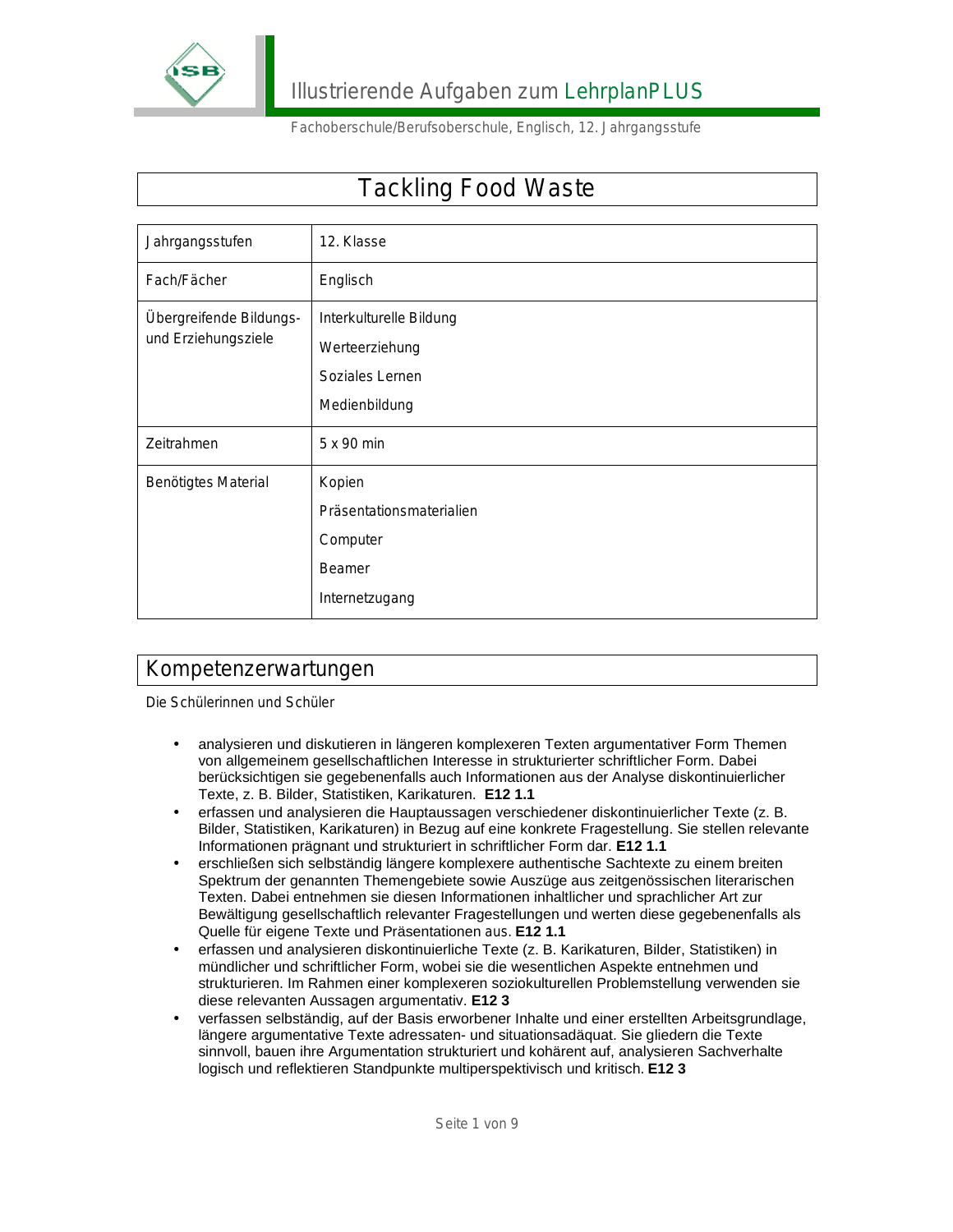

### Aufgabe

Talking about consumerism, your class has decided to take action by joining a project initiated by the European Commission. The aim is to increase consumer awareness in order to tackle food waste at it roots. Schools and pupils all over Europe are invited to contribute to a transnational think tank. Therefore, material has to be developed and published in English.

# Food for thought…

Around 88 million tonnes of food are wasted annually in the EU, with associated costs estimated at 143 billion euros. About a third of all food produced globally for human consumption is lost or wasted **-** around 1.3 billion tonnes per year, according to the Food and Agriculture Organisation.

Underlying all these problems is an overall lack of awareness, by many people, of the sheer scale of the problem and the benefits that come from reducing food waste.

This is why the European Commission has initiated a project.

[http://ec.europa.eu/food/safety/food\\_waste/stop\\_en](http://ec.europa.eu/food/safety/food_waste/stop_en)

#### **Outcome:**

article for a magazine brochure video clip poster action plan for school, family, town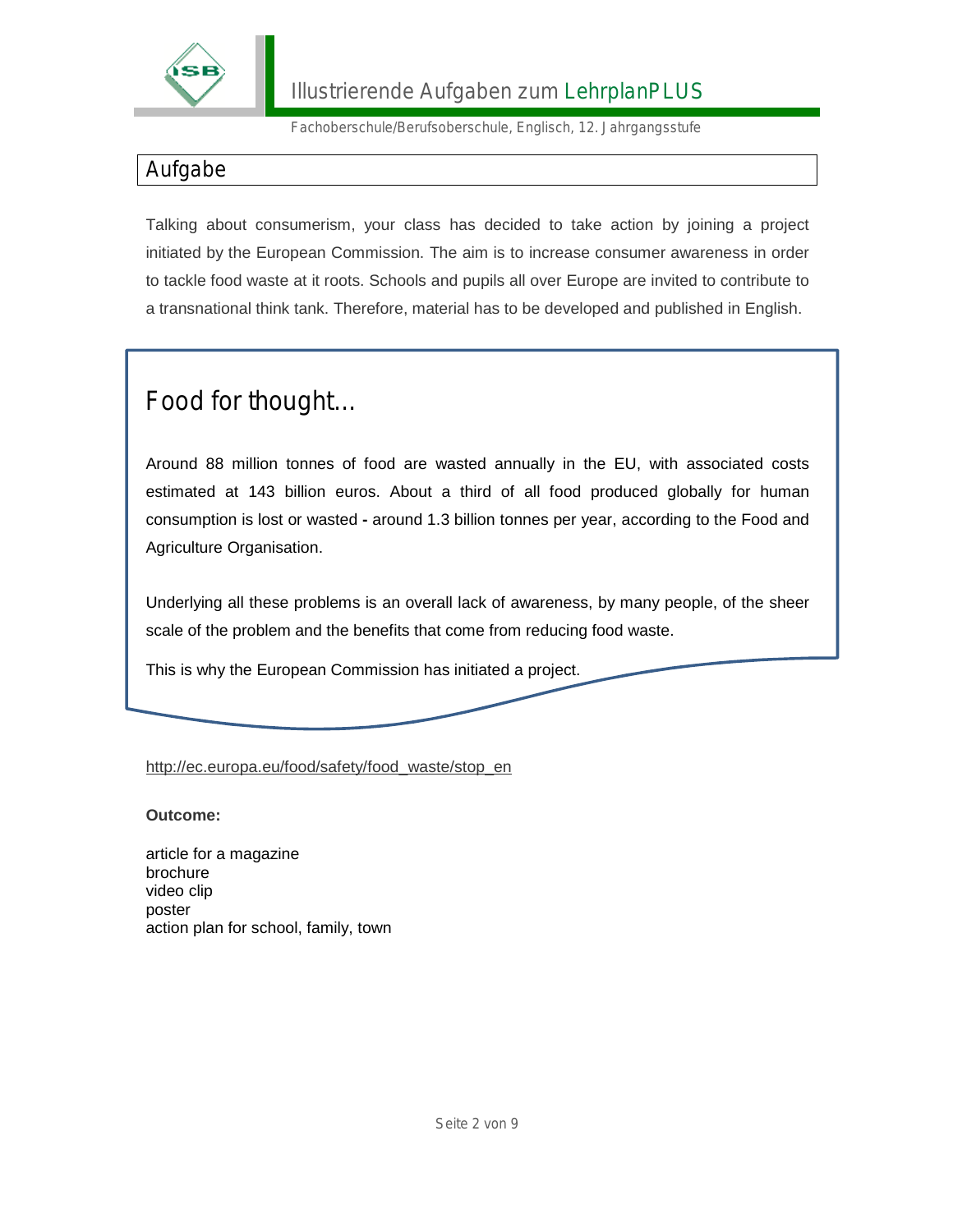

# TASK I

**Fact Check** 

During your research for the EU project you have come across the following texts dealing with various approaches to avoid food waste.

Everybody is keen on understanding the article but some passages have not become clear immediately. Different students have different approaches to understanding the texts. This is why you crosscheck / fact check the personal / individual interpretations with the original text.

AP 12 / 2016: Finding Takers for Lonely Leftovers in a Culinary Nook of the Sharing Economy

AP 13 / 2008: Not buying it

# TASK II

a) As the articles you've read so far have clearly struck a chord in your class, you decided to write an article entitled "Food for Thought: Fight Food Waste and Feed the Planet" for an international student magazine.

In about 300 words you are supposed to elaborate on the scale and global impact of food waste. Additionally, you are required to come up with possible suggestions how to tackle food waste effectively.

To get started your teacher has equipped you with the following material. You might also refer to information and use words and phrases provided in the texts you've already discussed in class.

**Material 1-3: Vgl. Geheft: "Berufliche Oberschule – neues Prüfungsformat" Kapitel 6.1** Material-Based Writing 12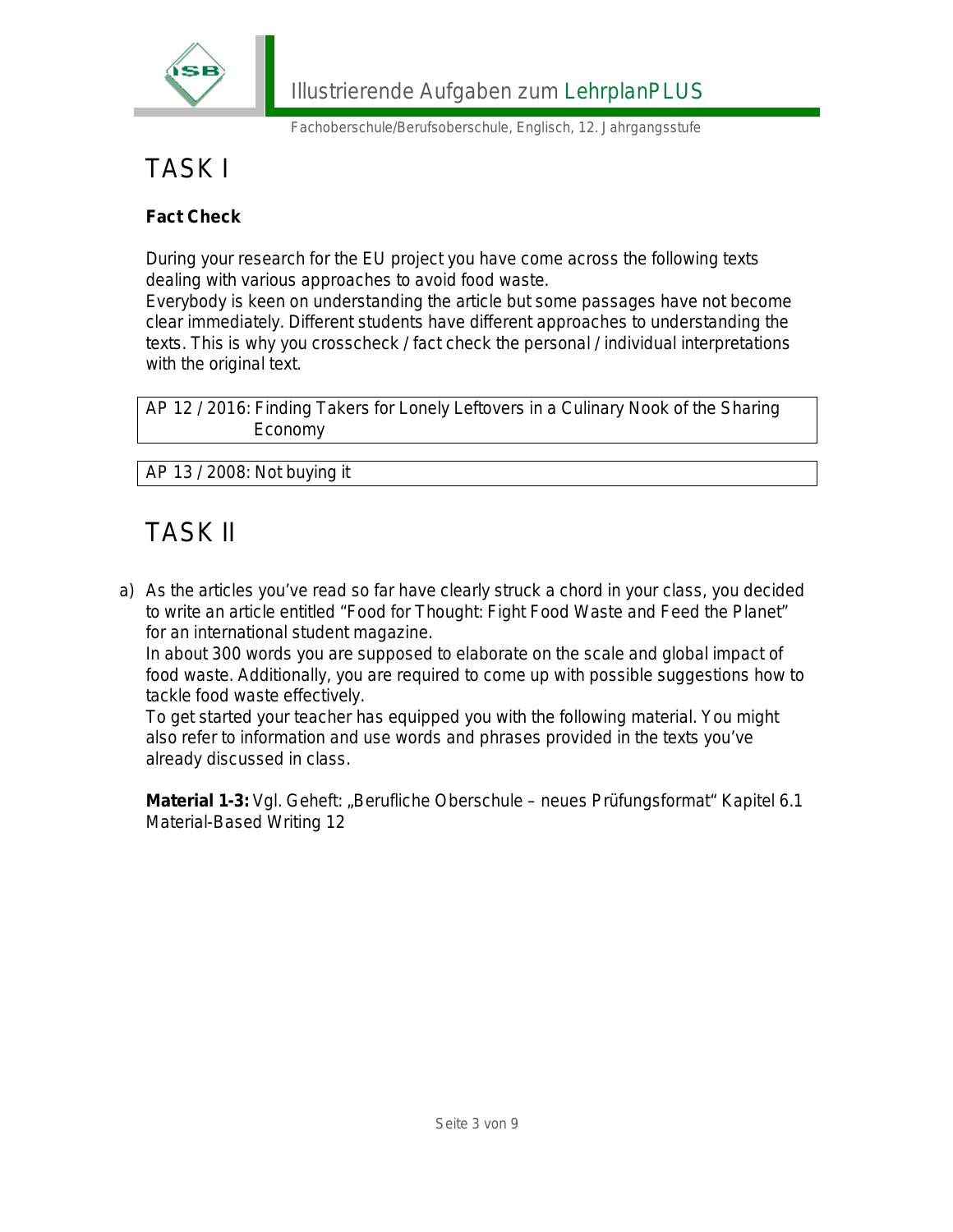

b) Before you hand in your essays you want to make sure that content, language and style are correct. In groups of 3-4, use the following checklist to pimp your writing.

 $y = c$  class has decided not only to contribute more to take  $\mathbb{R}$ action on a local level. Therefore, you want to turn you want to turn you want to turn you want to an interest

### **Peer Feedback / "Pimp my Writing"**

**TASK** Pass your essay around clockwise. Each of you needs to focus on just one or two aspects.<br>Likes different asleure in your ennotations and correct/impreus necessaes where necessary something strikes you as unclear, misleading or incorrect, politely pencil in changes. Use different colours in your annotations and correct/improve passages where necessary. If

#### $\overline{a}$  1) Grammatical correctness (mark in yellow) catching and thought-provoking exhibition at your school. **1) Grammatical correctness (mark in yellow)**

- Are definite and indefinite articles put correctly?
- $\Box$   $\Box$  Are the tenses correct?
	- $\frac{1}{2}$  for  $\frac{1}{2}$  for  $\frac{1}{2}$  for  $\frac{1}{2}$ ¨ Are adverbs used where needed and are they in their right positions?

#### 2) Content (mark in red)

- solutions <sup>1</sup> Are there different paragraphs for introduction, main body (one paragraph for each argument) and conclusion?
	- ¨ Are there at least three arguments in the main part?
- □ ∴ Is there a clear central topic sentence within each paragraph?
	- $\therefore$  Are there suitable and interesting examples to back the central thesis?
	- $\therefore$  Are information and ideas organized logically?
	- $\therefore$  Are the sources embedded / referred to / integrated adequately?
	- ... Are the sources interpreted correctly?
		- Is the line of argumentation interesting and convincing?
- $\frac{1}{2}$   $\frac{1}{2}$   $\frac{1}{2}$  results to the class of the class of the class  $\frac{1}{2}$ .  $\Box$  is all content relevant to the task?
	- $\therefore$  Is the text type correct, i.e. the difference between "comment on" and "discuss"?

#### **3) Style (mark in green)**

 $\overline{\phantom{a}}$ 

- Are there linking words and phrases that make clear who did what, how, where, when and why?
- Underline linking phrases that are used to good effect and put an exclamation mark on the margin.
- Is a variety of complex structures used?

#### **4) Vocabulary (mark in blue)**

- Is a wide range of vocabulary used?
- Does the choice of words convey precise meanings?
- Are less common lexical items used skillfully?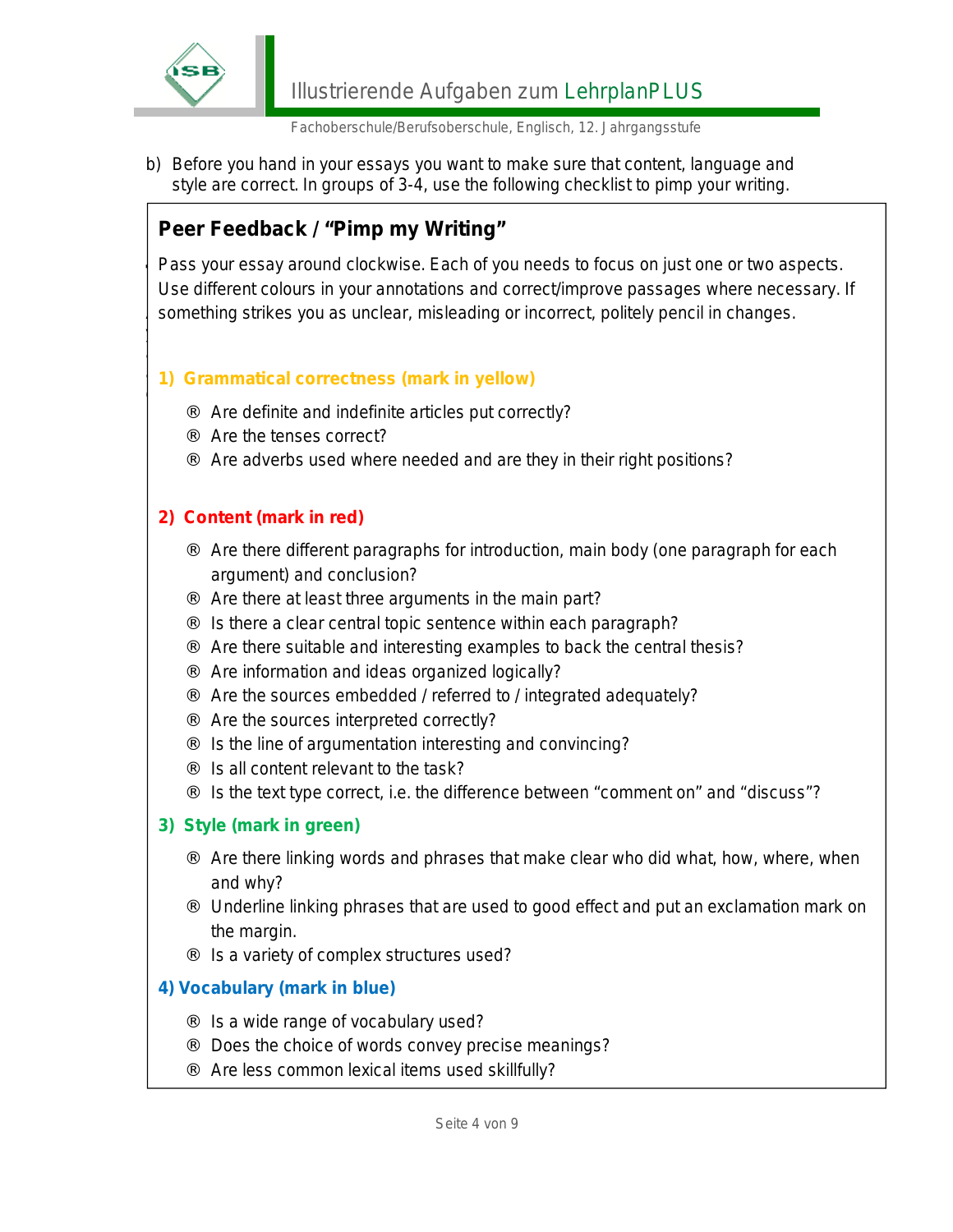

## **TASK III (Alternative A)**

As you are really shocked by the global scale and enormous impact of food waste, your class has decided to take action on a local level. Therefore, you want to turn your findings into an interesting and creative contribution to the European think tank, as well as an informative, eye-catching and thought-provoking exhibition at your school.

In groups of 4-5 students you focus on key aspects such as

- facts and figures
- causes
- impacts
- solutions
- freeganism
- sharing economy, etc.

Do some research on the internet and turn your findings in e.g.

- a brochure
- a video clip
- a poster
- an action plan for school, family, town, etc.
- ü To avoid redundancy, make sure that every group focuses on a different aspect.
- ü The results of your group work will be first presented in class, then displayed in the school house and finally sent to the European Commission.

### **TASK III (Alternative B)**

## *Group Discussion*

As you are really shocked by the global scale and enormous impact of food waste, your class has decided to organize a "Food Waste Awareness Week" at your school. In your first meeting you have to decide which illustration to use for a poster advertising the project.

- 1. In your presentation, introduce the illustration of your choice and explain why it illustrates the economic, environmental and/or ethical impact of food waste best.
- 2. Discuss in detail which illustration serves your purpose best. Take into consideration the underlying message of the illustrations and their specific relevance as well as the target group you would like to address. Finally, come to a decision and give reasons for your choice. Additionally, you might come up with a catchy slogan to be added to the poster.

#### **Optional:**

If there is still time left, think about measures and activities for the project that might change your fellow students' consumer behaviour for the better.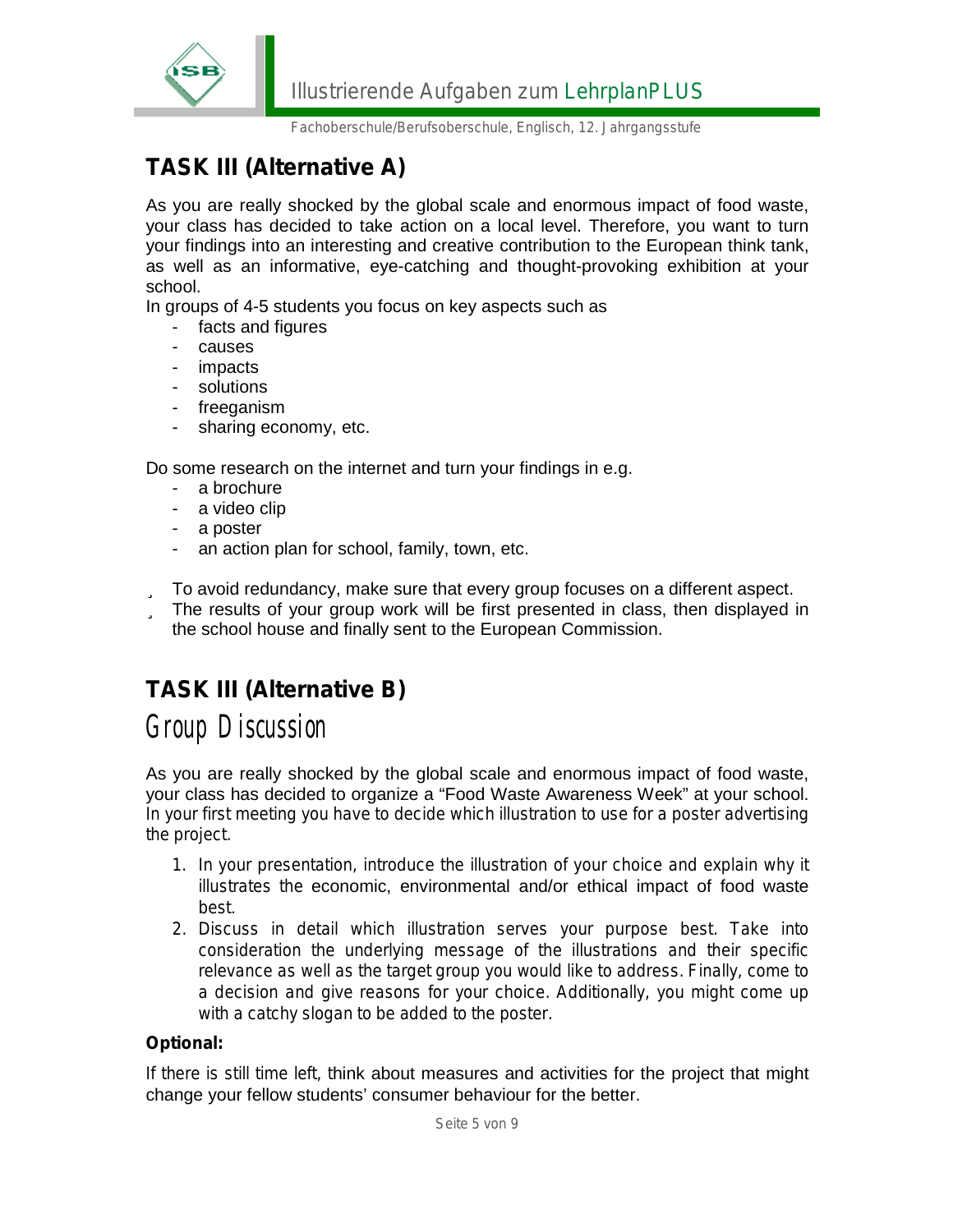

### **Feedback**

Dear students,

Now it's your turn. Take some time and think back on our last English lessons, then consider the following statements and decide whether you agree completely (1) or whether you don't agree at all (6).

|                |                                                                                                                | 1 | 2 | 3 | 4 | 5 | 6 |
|----------------|----------------------------------------------------------------------------------------------------------------|---|---|---|---|---|---|
| 1              | English has always been one of my favourite subjects.                                                          |   |   |   |   |   |   |
| $\overline{2}$ | I could improve my reading skills.                                                                             |   |   |   |   |   |   |
| 3              | I could improve my writing skills.                                                                             |   |   |   |   |   |   |
| 4              | I could improve my speaking skills.                                                                            |   |   |   |   |   |   |
| 5              | My attitude towards expressing myself in a foreign language has<br>improved.                                   |   |   |   |   |   |   |
| 6              | Based on the different methods we used in the lessons I had the<br>chance to be creative.                      |   |   |   |   |   |   |
|                | I had the opportunity to be active, to contribute my own ideas and<br>to discuss them with my fellow students. |   |   |   |   |   |   |
| 8              | The learning atmosphere was positive.                                                                          |   |   |   |   |   |   |
| 9              | The material was interesting and helpful.                                                                      |   |   |   |   |   |   |

**Overall impression: 1 2 3 4 5 6** 

**Personal comment**  What I liked best …………………………………………………………………… …………………………………………………………………… …………………………………………………………………… What I've always wanted to say …………………………………………………………………… . The contract of the contract of the contract of the contract of the contract of the contract of the contract of the contract of the contract of the contract of the contract of the contract of the contract of the contrac

Seite 6 von 9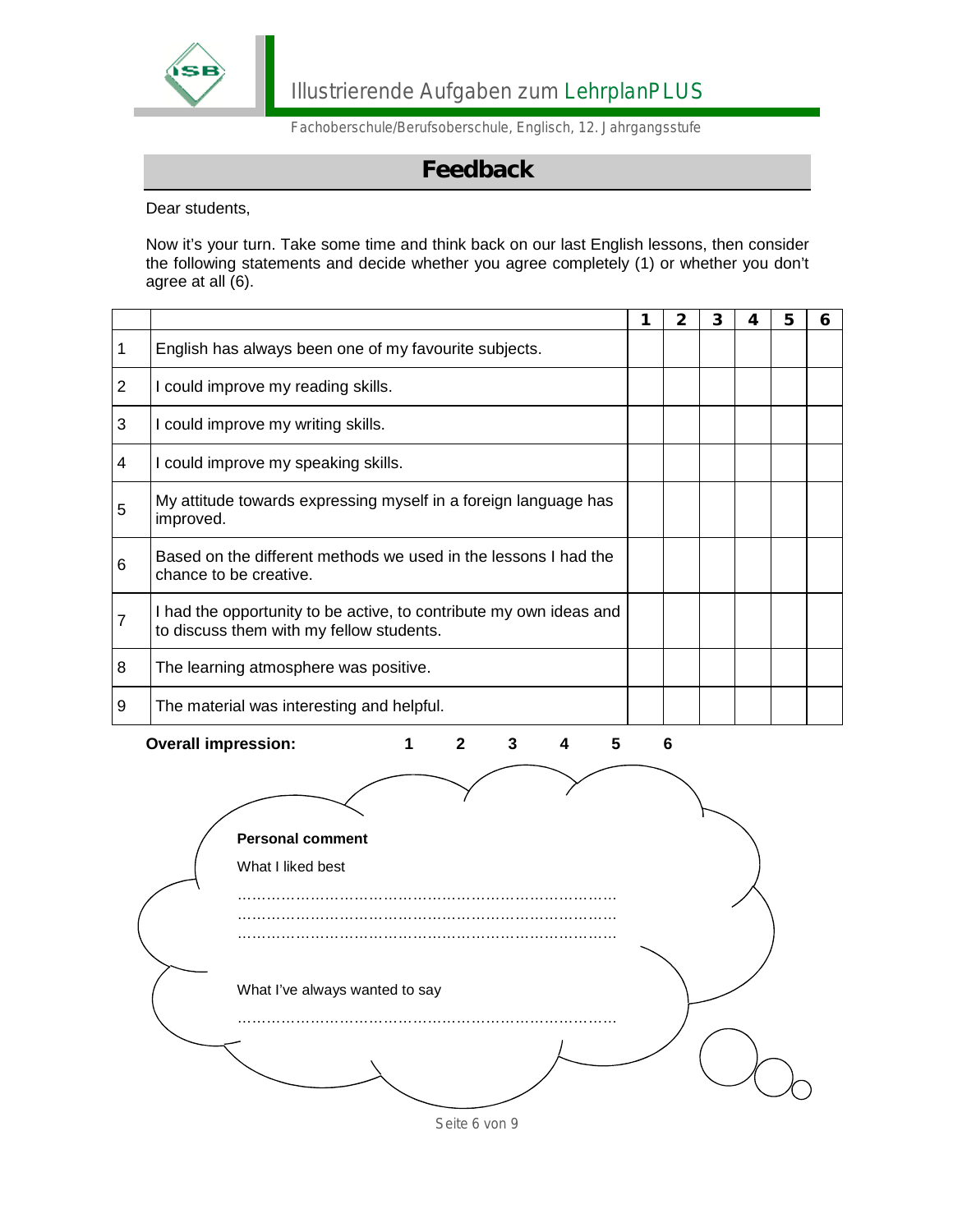

### Quellen- und Literaturangaben

| AP 12 / 2016: | Finding Takers for Lonely Leftovers in a Culinary Nook of the<br><b>Sharing Economy</b>              |  |  |  |  |
|---------------|------------------------------------------------------------------------------------------------------|--|--|--|--|
| AP 13 / 2008: | Not buying it                                                                                        |  |  |  |  |
| Material 1-3: | Vgl. Geheft: "Berufliche Oberschule – neues Prüfungsformat" Kapitel<br>6.1 Material-Based Writing 12 |  |  |  |  |

| <b>Hinweise zum Unterricht</b>                                                                            |                         |                                                                    |                                               |  |  |
|-----------------------------------------------------------------------------------------------------------|-------------------------|--------------------------------------------------------------------|-----------------------------------------------|--|--|
| Inhalt / Handlungen / mögliche<br>Handlungsprodukte                                                       | Sozialform<br>/ Methode | <b>Material</b>                                                    | Bemerkung                                     |  |  |
| Situation wird kurz thematisiert<br>Arbeitsauftrag zum Reading wird<br>ausgeteilt und besprochen<br>5 min | U-Gespräch<br>Plenum    | Arbeitsblatt mit<br>Handlungs-<br>situation und<br>Task I          |                                               |  |  |
| Schüler bearbeiten Reading Task<br>$30 \text{ min}$                                                       | EA                      | Arbeitsblatt mit<br>Handlungs-<br>situation und<br>Task I          |                                               |  |  |
| Detailliertes Besprechen Reading<br><b>Task</b><br>10 min                                                 | U-Gespräch              | Dokumenten-<br>kamera                                              | Schüler begründen ihre Wahl<br>/ ihr Ergebnis |  |  |
| Situation wird kurz thematisiert<br>5 min                                                                 | U-Gespräch              |                                                                    |                                               |  |  |
| Arbeitsauftrag zum<br>materialgestützten Aufsatz wird<br>ausgeteilt und besprochen<br>$5 \text{ min}$     | Plenum                  | Arbeitsblatt mit<br>Handlungs-<br>situation und<br><b>Task IIa</b> |                                               |  |  |
| Schüler fertigen Aufsatz / Artikel an<br>45 min                                                           | EA/PA/GA                | <b>Task IIa</b>                                                    |                                               |  |  |
| <b>Peer Feedback</b>                                                                                      | Plenum                  | <b>Task IIb</b>                                                    |                                               |  |  |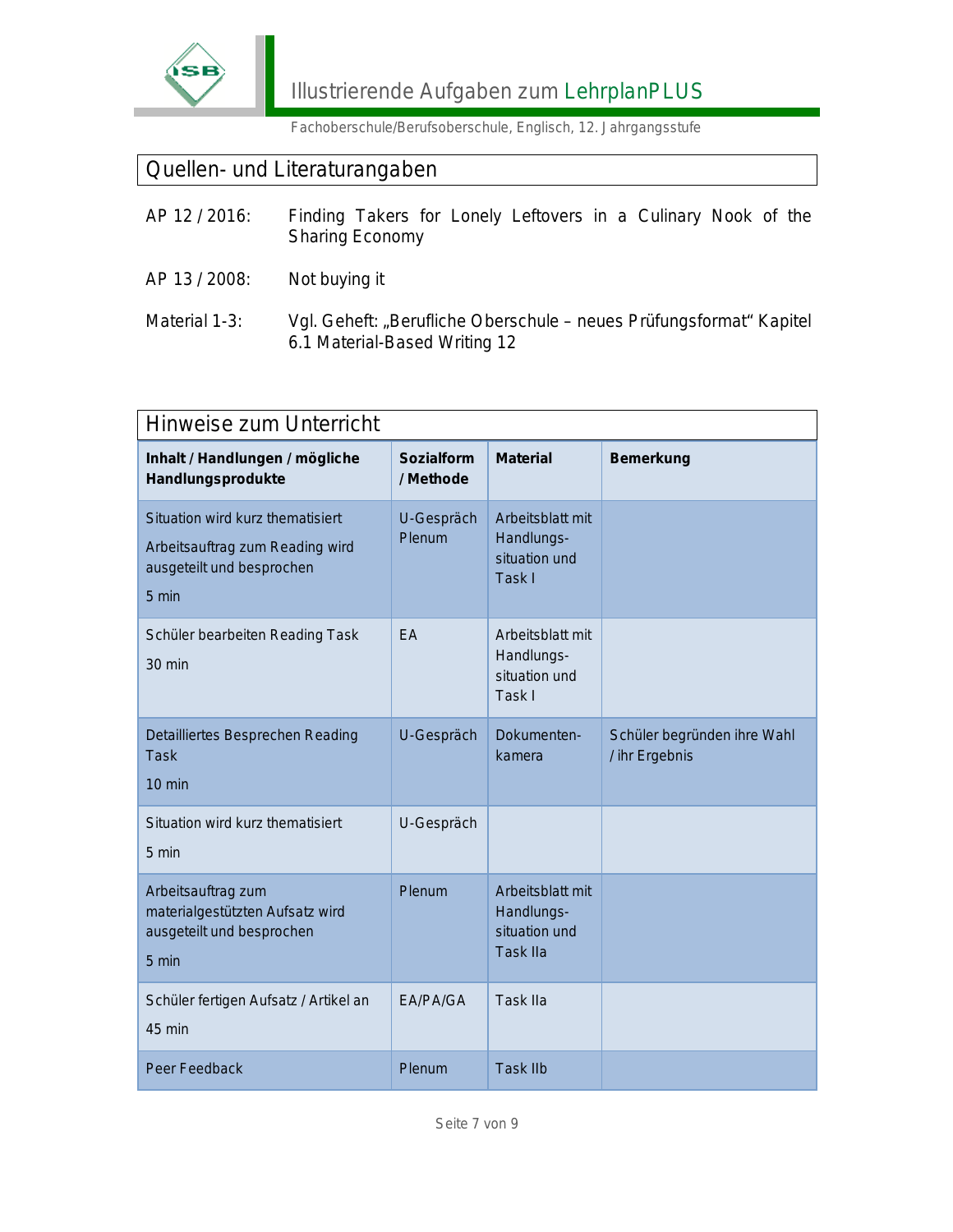

| Fachoberschule/Berufsoberschule, Englisch, 12. Jahrgangsstufe |  |  |
|---------------------------------------------------------------|--|--|
|---------------------------------------------------------------|--|--|

| Austeilen und Erläutern der Methode<br>und der Checkliste<br>5 min                                                     |            |                                                                                                                                       |                                                                                                                                                                                                                        |
|------------------------------------------------------------------------------------------------------------------------|------------|---------------------------------------------------------------------------------------------------------------------------------------|------------------------------------------------------------------------------------------------------------------------------------------------------------------------------------------------------------------------|
| Schüler korrigieren und optimieren<br>gegenseitig ihre Aufsätze mit Hilfe<br>der Checkliste<br>$30$ min                | <b>GA</b>  | <b>TASK IIb</b>                                                                                                                       |                                                                                                                                                                                                                        |
| Situation zu Task III wird kurz<br>thematisiert,<br>Arbeitsauftrag besprochen,<br>Gruppen gebildet<br>$10 \text{ min}$ | U-Gespräch | Arbeitsblatt mit<br>Handlungs-<br>situation und<br><b>Task III</b>                                                                    |                                                                                                                                                                                                                        |
| Durchführen der Gruppenarbeit<br>$2*90$ min                                                                            | <b>GA</b>  | Computer mit<br>Internetzugang<br>Drucker<br>Plakate<br>Moderations-<br>koffer (Schere,<br>Kleber, etc.)<br>Videokamera<br>oder Handy | In Abhängigkeit von den<br>zeitlichen und räumlichen<br>Gegebenheiten können die<br>Schüler auch im Rahmen eines<br>häuslichen Arbeitsauftrages<br>geeignetes Material<br>recherchieren, ausdrucken und<br>mitbringen. |
| Ergebnispräsentation<br>je nach Klassenstärke<br>90-120 min                                                            | Plenum     | Computer<br><b>Beamer</b><br>Dokumenten-<br>kamera                                                                                    |                                                                                                                                                                                                                        |
| Alternativ kann eine<br>Gruppendiskussion zum Thema<br>TASK III (Alternative B) durchgeführt<br>werden.                |            |                                                                                                                                       | Zusätzlich zum AA werden<br>entsprechend der jeweiligen<br>Gruppengröße 4-5<br>aussagekräftige Bilder<br>benötigt.                                                                                                     |
| Feedback<br>Rückmeldung zur inhaltlichen und<br>methodischen Gestaltung der<br>Unterrichtssequenz<br>$10 \text{ min}$  | EA         | Feedback-<br>bogen                                                                                                                    | Schüler geben Rückmeldung<br>zur Unterrichtssequenz, mit<br>oder ohne persönliche<br>Stellungnahme und<br>Begründung.                                                                                                  |